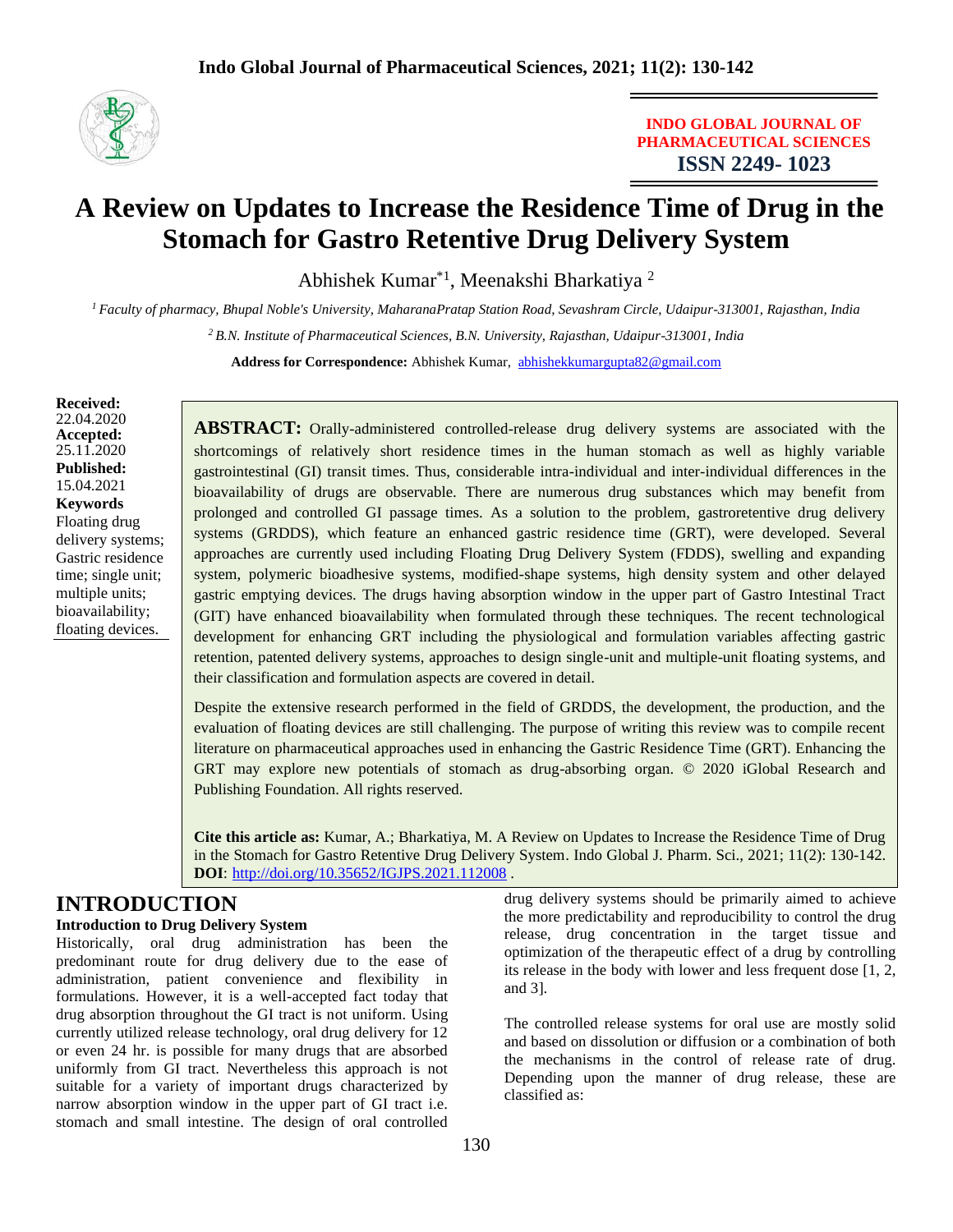**A. Continuous release system:** These systems release the drug for a prolonged period of time along the entire length of Gastro Intestinal Tract (GIT) with normal transit of the dosage

form. The various systems under this category are:

- a) Dissolution controlled release systems
- b) Diffusion controlled release systems
- c) Dissolution and diffusion controlled release systems
- d) Ion-Exchange resins drug complexes
- e) Slow dissolving salts and complexes
- f) pH –dependent formulations
- g) Osmotic pressure controlled systems
- h) Hydrodynamic pressure controlled systems.

**B. Delayed transit and continuous release system:** These systems are designed to prolong their residence in the GIT along with their release. Often, the dosage is fabricated to retain in the stomach and hence the drug present therein should be stable at gastric pH. Systems included in this category are:

- a) Altered density systems
- b) Mucoadhesive systems
- c) Size-based systems

**C. Delayed release systems:** The design of such systems involve release of drug only at a specific site in the GIT. The drugs contained in such system have following category:

a) Destroyed in the stomach or by intestinal enzymes.

- b) Known to cause gastric distress.
- c) Absorbed from a specific intestinal site, or
- d) Meant to exert local effect at a specific GI site.

The two types of delayed release systems are:

- a) Intestinal release systems
- b) Colonic release systems [4].

The oral route is increasingly being used for the delivery of therapeutic agents because the low cost of the therapy and ease of administration lead to high levels of patient compliance. More than 50% of the drug delivery systems available in the market are oral drug delivery systems5. Controlled‐release drug delivery systems (CRDDS) provide drug release at a predetermined, predictable, and controlled rate. Controlled‐release drug delivery system is capable of achieving the benefits like maintenance of optimum therapeutic drug concentration in blood with predictable and reproducible release rates for extended time period, enhancement of activity of duration for short half-life drugs, elimination of side effects, reducing frequency of dosing and wastage of drugs, optimized therapy and better patient compliances [5, 6].

The successful development of oral controlled drug delivery systems requires an understanding of the three aspects of the system, namely.

- a) The physiochemical characteristics of the drug.
- b) Anatomy and physiology of GIT and
- c) Characteristics of dosage forms.

Good fundamental understanding of the anatomic and physiological characteristics of the human GIT is required to modulate the gastrointestinal transit time of a drug through Floating Drug Delivery System (FDDS) for maximal gastrointestinal absorption of drugs and site‐specific delivery.

## **Types of floating drug delivery system**

Based on the mechanism of buoyancy, two distinctly different technologies have been utilized in the development of FDDS, which are:

#### **A. Single unit**

Single unit dosage forms are easiest to develop but suffers from the risk of losing their effects too early due to their all‐or‐none emptying from the stomach and, thus they may cause high variability in bioavailability and local irritation due to large amount of drug delivered at a particular site of the gastro intestinal tract [7].

#### **a) Noneffervescent systems**

One or more gel forming, highly swellable, cellulosic hydrocolloids (e.g. hydroxyl ethyl cellulose, hydroxyl propyl cellulose, hydroxypropyl methyl cellulose [HPMC] and sodium carboxy methyl cellulose), polysaccharides, or matrix forming polymers(e.g., polycarbophil, polyacrylates, and polystyrene) are incorporated in high level (20‐75% w/w) to tablets or capsules[8]. For the preparation of these types of systems, the drug and the gel forming hydrocolloid are mixed thoroughly. After oral administration this dosage form swells in contact with gastric fluids and attains a bulk density of  $< 1$ . The air entrapped within the swollen matrix imparts buoyancy to the dosage form. The so formed swollen gel‐like structure acts as a reservoir and allows sustained release of drug through the gelatinous mass.

#### **b) Effervescent systems or gas generating systems**

These are matrix types of systems prepared with the help of swellable polymers such as methylcellulose and chitosan and various effervescent compounds, e.g. sodium bicarbonate, tartaric acid, and citric acid. They are formulated in such a way that when in contact with the acidic gastric contents, CO2 is liberated and gets entrapped in swollen hydrocolloids, which provides buoyancy to the dosage forms. The optimal stoichiometric ratio of citric acid and sodium bicarbonate for gas generation is reported to be 0.76:1.

#### **B. Multiple units**

Single unit formulations are associated with problems such as sticking together or being obstructed in gastrointestinal tract, which may have a potential danger of producing irritation. Multiple unit systems avoid the 'all-or-none' gastric emptying nature of single unit systems. It reduces the inter subject variability in absorption and the probability for dose dumping is lower [9].

#### **a) Noneffervescent systems**

A little or no much report was found in theliterature on noneffervescent multiple unit systems, as compared to the effervescent systems. However, few workers have reported the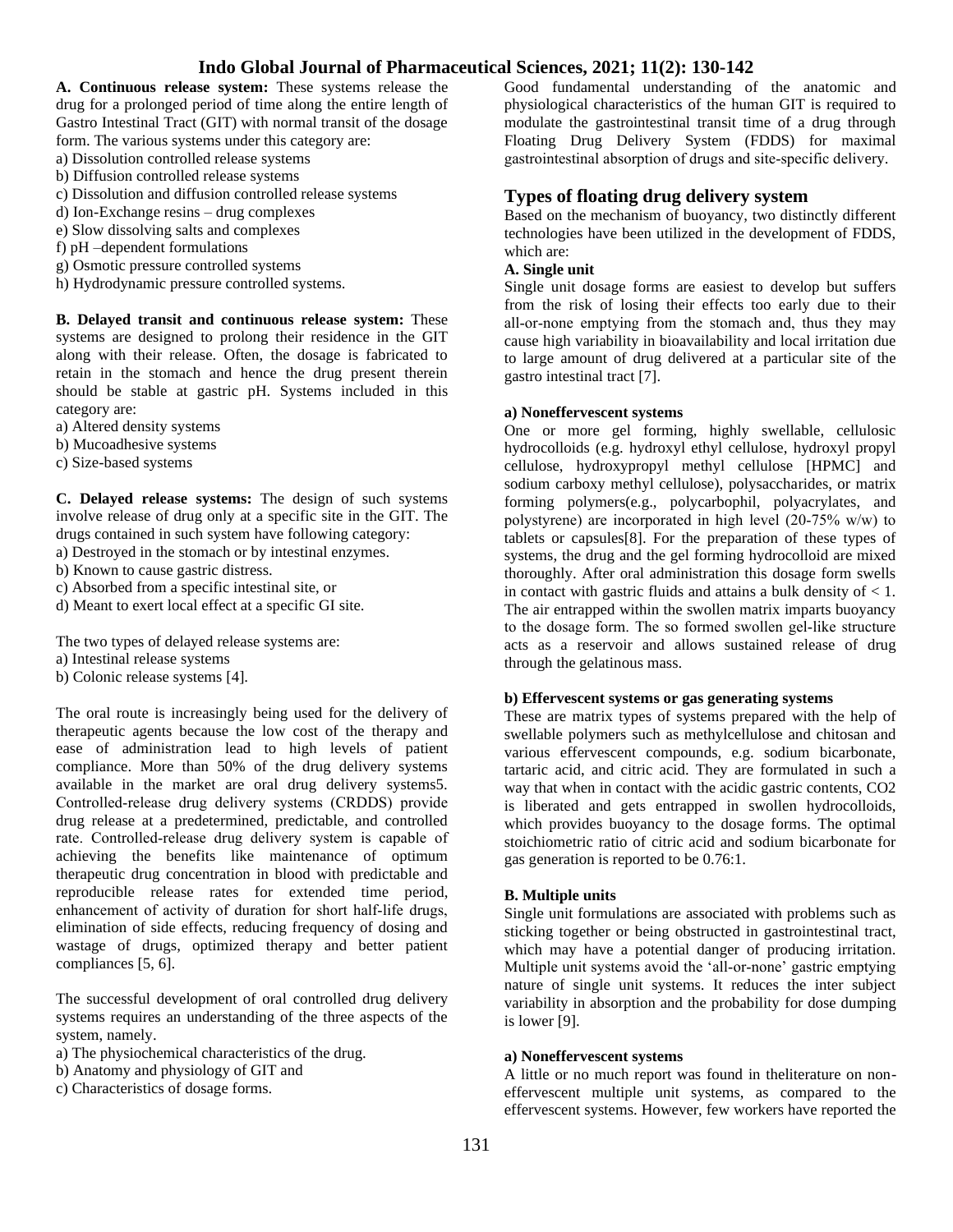possibility of developing such system containing indomethacin, using chitosan as the polymeric excipient. A multiple unit HBS containing indomethacin as a model drug prepared by extrusion process is reported. A mixture of drug, chitosan and acetic acid is extruded through a needle, and the extrudate is cut and dried. Chitosan hydrates float in the acidic media, and the required drug release could be obtained by modifying the drug‐polymer ratio.

#### **b) Effervescent systems**

A multiple unit system comprises of calcium alginate core and calcium alginate/PVA membrane, both separated by an air compartment was prepared. In presence of water, the PVA leaches out and increases the membrane permeability, maintaining the integrity of the air compartment. Increase in molecular weight and concentration of PVA, resulted in enhancement of the floating properties of the system. Freeze-drying technique is also reported for the preparation of floating calcium alginate beads. Sodium alginate solution is added drop wise into the aqueous solution of calcium chloride, causing the instant gelation of the droplet surface, due to the formation of calcium alginate. The obtained beads are freeze‐dried resulting in a porous structure, which aid in floating. The authors studied the behavior of radio labeled floating beads and compared with nonfloating beads in human volunteers using gamma scintigraphy. Prolonged gastric residence time of more than 5.5 hr. was observed for floating beads. The nonfloating beads had a shorter residence time with a mean onset emptying time of 1 h.[10].

#### **c) Floating microspheres**

A controlled release system designed to increase its residence time in the stomach without contact with the mucosa was achieved through the preparation of floating microspheres. Techniques involved in their preparation include simple solvent evaporation, and solvent diffusion and evaporation. The drug release and better floating properties mainly depend on the type of polymer, plasticizer and the solvents employed for the preparation. Polymers, such as polycarbonate, eudragit S and cellulose acetate, are used in the preparation of hollow microspheres, and the drug release can be modified by optimizing the amount of polymer and the polymer plasticizer ratio [11].

#### **C. Raft forming systems**

The basic mechanism involved in the raft formation includes the formation of viscous cohesive gel in contact with gastric fluids, where in each portion of the liquid swells forming a continuous layer called a raft. The raft floats because of the buoyancy created by the formation of CO2 and act as a barrier to prevent the reflux of gastric contents like HCl and enzymes into the esophagus. Usually, the system contains a gel forming agent and alkaline bicarbonates or carbonates responsible for the formation of to make the system less dense and float on the gastric fluids [12].

# **BASIC PHYSIOLOGY OF THE GASTROINTESTINAL TRACT**

The complex anatomy and physiology of the GIT, including variations in acidity, bile salts, enzyme content, and the mucosal absorptive surface, significantly influence the release, dissolution, and absorption of orally administered dosage forms[13]. Two distinct patterns of gastrointestinal (GI) motility and secretion exist, corresponding to the fasted and fed states. As a result, the BA of orally administered drugs will vary depending on the state of feeding. The fasted state is associated with various cyclic events, commonly referred to as the migrating motor complex (MMC), which regulates GI motility patterns. The MMC is organized into alternating cycles of activity and quiescence and can be subdivided into basal (Phase I), preburst (Phase II), and burst (Phase III)intervals (**Fig. 1**) Phase I, the quiescent period, lasts from 30 to 60 min and is characterized by a lack of secretory, electrical, and contractile activity. Phase II exhibits intermittent action for 20–40 min during which contractile motions increase in frequency and size. Bile enters the duodenum during this phase, whereas gastric mucus discharge occurs during the latter part of Phase II and throughout Phase III. Phase III is characterized by intense, large, and regular contractions, termed housekeeper waves, that sweep off undigested food and last 10–20 min. Phase IV is the transition period of 0–5 min between Phases III and I. This series of electrical events originates in the foregut and continues tothe terminal ileum in the fasted state, repeating every 2–3 hrs. Feeding sets off a continuous pattern of spike potentials and contractions called postprandial motility. The particular phase during which a dosage form is administered influences the performance of peroral CRDDS and GRDDS. When CRDDS are administered in the fasted state, the MMC may be in any of its phases, which can significantly influence the total gastric residence time (GRT) and transit time in the GIT. This assumes even more significance for drugs that have an absorption window because it will affect the amount of time the dosage form spends in the region preceding and around the window. The less time spent in that region, the lower the degree of absorption. Therefore, the design of GRDDS should take into consideration the resistance of the dosage form to gastric emptying during Phase III of the MMC in the fasted state and also to continuous gastric emptying through the pyloric sphincter in the fed state. This means that GRDDS must be functional quickly after administration and able to resist the onslaught of physiological events for the required period of time [14].



**Fig. 1: Sub division of migrating motor complex (MMC)**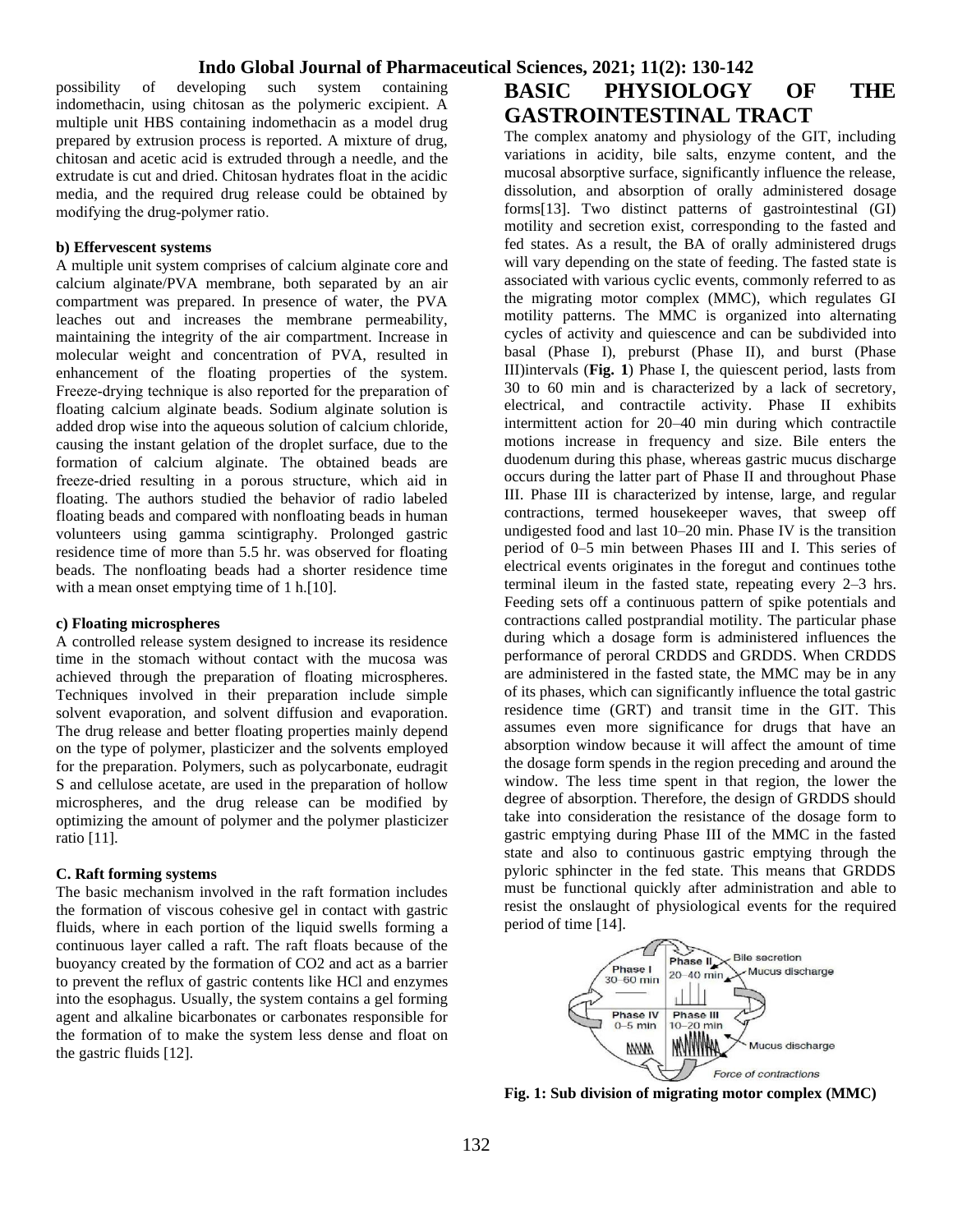## **Potential drug candidates for stomach specific drug delivery systems**

- 1. Drugs those are locally active in the stomach e.g. misroprostol, antacids etc.
- 2. Drugs that have narrow absorption window in gastrointestinal tract (GIT) e.g. l-dopa, paraaminobenzoic acid, furosemide, riboflavin etc.
- 3. Drugs those are unstable in the intestinal or colonic environment e.g. captopril, ranitidine HCl, metronidazole.
- 4. Drugs that disturb normal colonic microbes e.g. antibiotics against Helicobacter pylori.
- 5. Drugs that exhibit low solubility at high pH values e.g. diazepam, chlordiazepoxide, verapamil HCl.

## **Drugs those are unsuitable for stomach specific drug delivery systems**

- 1. Drugs that have very limited acid solubility e.g. phenytoin etc.
- 2. Drugs that suffer instability in the gastric environment e.g. erythromycin etc.
- 3. Drugs intended for selective release in the colon e.g. 5 amino salicylic acid and corticosteroids etc.

## **Factors affecting gastric retention a) Density**

GRT is a function of dosage form buoyancy that is dependent on the density. Density of the dosage form should be less than the gastric contents (1.004gm/mL).

#### **b) Size and shape**

Dosage form unit with a diameter of more than 7.5 mm are reported to have an increased GRT compared to those with a diameter of 9.9 mm. The dosage form with a shape tetrahedron and ring shape devices with a flexural modulus of 48 and 22.5 kilo ponds per square inch (KSI) are reported to have better GIT  $\approx 90$  to 100 % retention at 24 hrs. compared with other shapes [15].

#### **c) Single or multiple unit formulation**

Multiple unit formulations show a more predictable release profile and insignificant impairing of performance due to failure of units, allow co administration of units with different release profiles or containing incompatible substances and permit a larger margin of safety against dosage form failure compared with single unit dosage forms.

#### **d) Fed or unfed state**

Under fasting conditions, the GI motility is characterized by periods of strong motor activity or the migrating myoelectric complexes (MMC) that occurs every1.5 to 2 hrs. The MMC sweeps undigested material from the stomach and if the timing of administration of the formulation coincides with that of the MMC, the GRT of the unit can be expected to be very short. However, in the fed state, MMC is delayed and GRT is considerably longer.

#### **e) Nature of the meal**

Feeding of indigestible polymers of fatty acid salts can change the motility pattern of the stomach to a fed state, thus decreasing the gastric emptying rate and prolonging the drug release.

#### **f) Caloric content**

GRT can be increased between 4 to 10 hrs. With a meal that is high in proteins and fats.

#### **g) Frequency of feed**

The GRT can increase by over 400 min when successive meals are given compared with a single meal due to the low frequency of MMC.

#### **h) Gender**

Mean ambulatory GRT in meals  $(3.4\pm0.4 \text{ hrs.})$  is less compared with their age and race-matched female counterparts  $(4.6\pm1.2 \text{ hrs.})$ , regardless of the weight, height and body surface.

### **i) Age**

Elderly people, especially those over 70 years have a significantly longer GRT.

#### **j) Posture**

GRT can very between supine and upright ambulatory states of the patients [16].

#### **k) Concomitant drug administration**

Anticholinergic like atropine and propentheline opiates like codeine and prokinetic agents like metoclopramide and cisapride.

#### **l) Biological factors**

Diabetes and Crohn's disease.

## **Approaches to prolong gastric retention**

A number of approaches have been used to increase the GRT of a dosage form in stomach by employing a variety of concepts(**Fig. 2**).



**Fig. 2: Different gastric retention systems**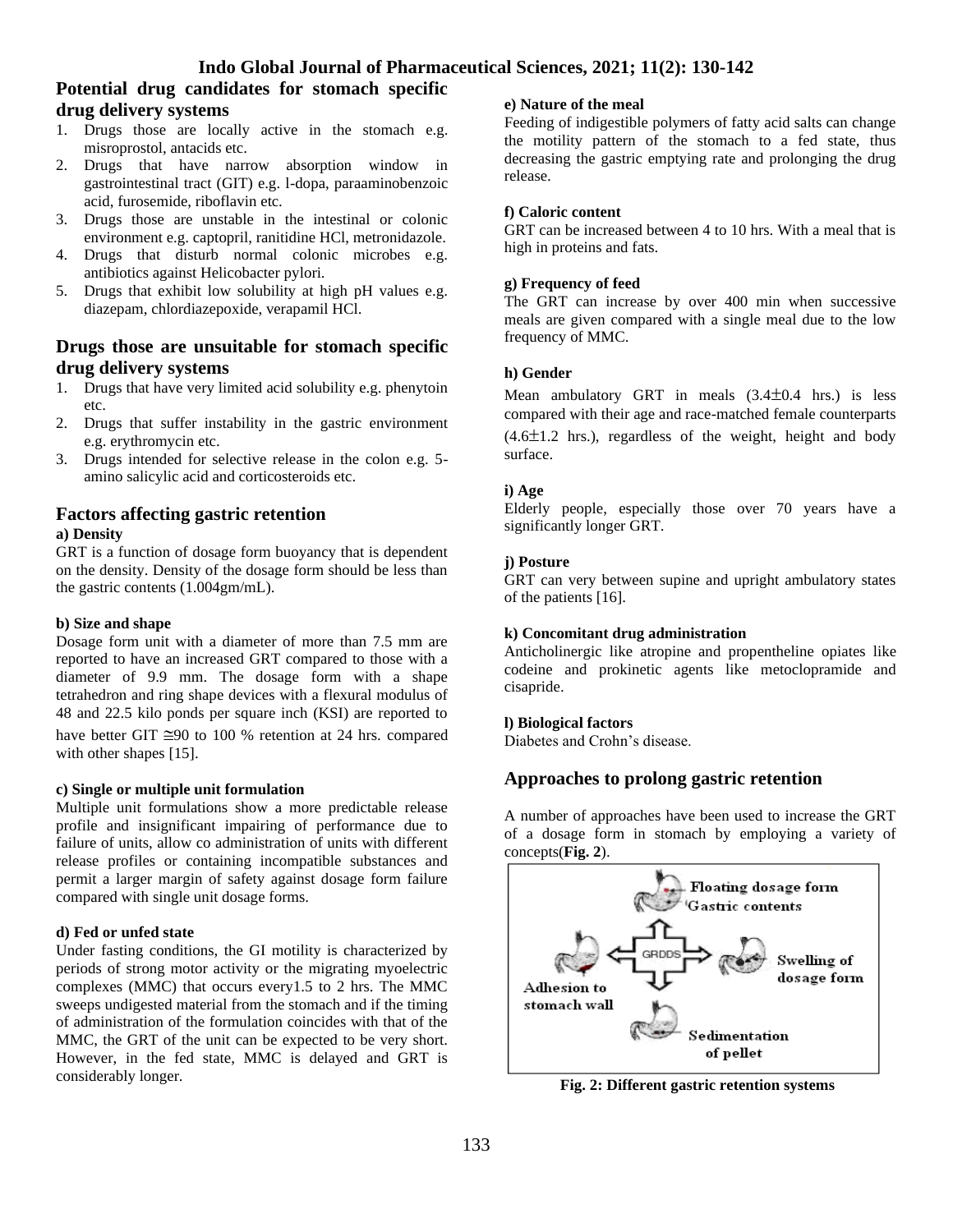Researchers have proposed various mechanisms to retain drug delivery systems in the stomach for an extended period of time. An overview of the different techniques is given below.

#### **a) Co-administration of (pharmacologically active) substances**

A prolonged GRT of drug delivery systems is achievable by the simultaneous administration of (pharmacologically active) substances which slow down the gastric motility[17].The passage controlling excipients may be incorporated in the dosage form and when the substances are released, they delay the GI transit of the drug delivery device. An in vivo study has demonstrated that the GI transit time can be modulated by the administration of drug substances. The pre-treatment with metoclopramide enhances; whereas, pre-treatment with propantheline delays the gastric emptying process. The effect of the GI-motility-altering APIs has been investigated on the absorption of subsequently-administered metformin in human subjects [18].

Dietary components (e.g. certain amino acids, fats, peptides) are known to prolong the time period that a dosage form remains in the gastric region [19]. For example, the coadministration of fatty acid salts (e.g. salts of myristic acid) delayed the gastric emptying in humans. The effect of ammonium myristate was studied in vivo following the administration of a commercially available sustained-release nitrofurantoin capsule formulation. The renal nitrofurantoin excretion was assessed in order to investigate indirectly the influence of ammonium myristate on the absorption of the API. The addition of a GI-passage-controlling agent was found to improve the drug bioavailability and to reduce the inter-individual variations [20, 21].

#### **b) Bioadhesive and mucoadhesive systems**

Bioadhesive (i.e. immobilization at intestinal surfaces) and mucoadhesive (i.e. immobilization restricted to the mucus layer) systems prolong the relatively short GRT of orallyadministered drug delivery systems by adherence of the dosage form to the mucous membrane of the stomach or the epithelial surface of the remaining GI tract [21, 22]. There are different theories to explain the mechanism of bio/mucoadhesion: the electronic theory, the adsorption theory, the wetting theory, and the diffusion-interlocking theory [23].The basis of adhesion in that a dosage form can stick to the mucosal surface by different mechanism.

These mechanisms are:

- 1. The wetting theory, which is based on the ability of bioadhesive polymersto spread and develop intimate contact with the mucous layers.
- 2. The diffusion theory, which proposes physical entanglement of mucin strands the flexible polymer chains, or an interpenetration of mucin strands into the porous structure of the polymer substrate.
- 3. The absorption theory, suggests that bioadhesion is due to secondary forces such as Vander Waal forces and hydrogen bonding.

4. The electron theory, which proposes attractive electrostatic forces between the glycoprotein mucin network and the bio adhesive material.

Several polymers have been analyzed regarding their bio/mucoadhesive potential. Chitosan, cholestyramine, poly(acrylic acid) (e.g. Carbopol®, polycarbophil), Gantrez® (polymethyl vinyl ether/maleic anhydride copolymers), crosslinked dextran gel (e.g. Sephadex®), dextran, hydroxypropyl methylcellulose (HPMC), polyethylene glycol, sodium alginate, sucralfate, tragacanth, poly(alkyl cyanoacrylate), and polylactic acid are used for preparation of bio/mucoadhesive systems [24].

The gastroretentive potential of bio/mucoadhesive GRDDS has been evaluated in vivo in human. Using "-scintigraphy, the influence of polycarbophil on the GRT of a pellet formulation was investigated in fasted subjects. The pellets were found to be rapidly emptied from the stomach [25].

Akiyama et al. compared the GI transit time of sustainedrelease adhesive and non-adhesive microspheres in fed and fasted volunteers. The GI transit was pharmacokinetically assessed by analyzing the furosemide plasma concentrations and the riboflavin concentrations in urinary excretions. The microspheres, based on the bioadhesive substance carboxyvinyl polymer, showed an extended gastric retention due to the adherence of the dosage form to the gastric and/or intestinal mucosa [26].

The *in vivo* "-scintigraphic studies of Säkkinen et al. did not provide a clear evidence whether formulations containing microcrystalline chitosan can be used as gastroretentive delivery platform. In a few volunteers the microcrystalline chitosan granules were retained in the GI tract for an extended time period compared to the reference formulation of lactose granules [27].

It is difficult to target specifically the GI walls. The use of bio/mucoadhesive substances bears the risk of the dosage forms to attach to the esophageal walls. This results in injuries or possible occlusion of the esophagus [28].

Due to the regular renewal of the mucosal surface, the adhesion duration is limited. In the stomach and the intestine, the mucus is constantly secreted and digested from the luminal surface. In the human stomach, the turnover time from the production to the removal of the mucus layer is estimated to range from 4 to 5 h. The bio/mucoadhesive drug delivery systems may be encased by a mucus shell. In addition, the efficacy of the delivery approach is influenced by the gastric peristalsis because it may hinder the adhesion of the dosage forms to the GI walls [28].

#### **c) Size-increasing systems**

The size-increasing GRDDS are based on the principle of expansion of the pharmaceutical dosage form in the stomach to dimensions larger than the pyloric sphincter. Consequently, the gastric emptying of the drug delivery system through the pylorus is retarded. The size-increasing systems exhibit three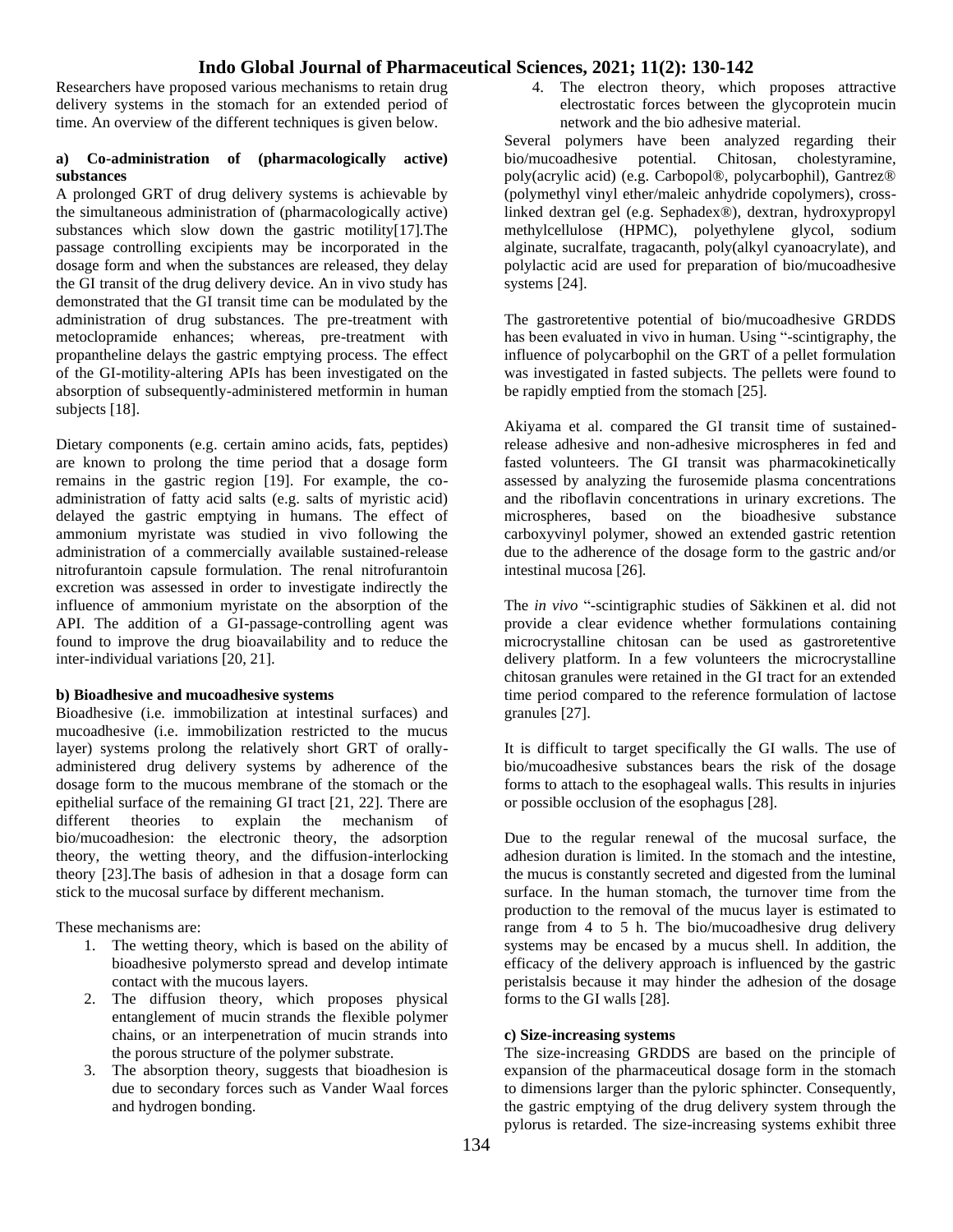configurations. The initial size of the dosage form should be small to facilitate swallowing ("collapsed" configuration) [30]. The delivery approach bears the risk of causing severe injuries or obstruction of the esophagus due to a premature expansion of the dosage form during swallowing. After contact with the gastric juice, the size of the device increases rapidly to prevent uncontrolled stomach emptying through the pylorus. The diameter of the human pyloric sphincter is reported to be  $12.8\pm7$  mm. It is thought about establishing a threshold value for the size of dosage forms above which a significant gastric retention may be observable. Researchers have suggested setting a minimum tablet size of 13 mm as cut-off value. The cut-off value is supported by experimental observations: it was discovered that non-disintegrating tablets with a size of 13 mm were retained in the stomach for a prolonged time period compared to 7 mm tablets. The expanded dosage form needs to be rigid enough to withstand the mechanical destruction forces acting in the stomach. On the other hand, the device should not affect the gastric motility, inhibit the gastric emptying, or show local adverse effects (e.g. puncture of the GI walls) [31].

After release of the API, the GRDDS need to be present again in a small configuration to allow clearance from the stomach in order to prevent permanent stomach retention. The delivery approach has the potential risk of life-threatening complications due to the occlusion of the pylorus or due to the accumulation of dosage forms after multiple administrations. The size-increase of dosage forms is achievable by different principles. They are explained and illustrated, by means of examples, in the section below:

#### **(i) Expanding, swelling systems**

In the stomach, the expanding, swelling systems increase in size to such an extent that their passage through the pyloric sphincter into the intestine is prevented and their GRT is prolonged. Due to their tendency to remain stuck at the pyloric sphincter, the dosage forms are referred to as "plug-typesystems" [32].

Enzyme-digestible hydrogels, based on poly vinyl pyrrolidone (PVP) cross-linked with functionalized albumin, have been prepared to extend the GRT of APIs. The swelling and degradation properties of the system were controllable by the albumin cross-linker content and by adjusting the degree of albumin alkylation. The concept of hydrogels has been further investigated and superporous hydrogels, which exhibit gastroretentive properties due to rapid swelling of the delivery system, were developed (**Fig. 3**). The fast swelling of the superporous hydrogels to equilibrium size within minutes is achieved by liquid uptake due to capillary wetting through inter-connected pores. The addition of composite material (e.g. croscarmellose sodium) during the synthesis improves the mechanical properties of the hydrogels [33]. Omidian et al. have invented novel superporous hydrogel hybrids with advanced mechanical, elastic, and swelling properties [34].



**Fig. 3: Drug release from swellable systems**

A GRDDS composed of a swellable tablet core which is coated with a porous membrane been investigated. The inner core consisted of the API, the expanding agents (e.g. PVP, Carbopol®), and calcium carbonate. For the permeable tablet coating, different ratios and types of Eudragit® were studied regarding sufficient elasticity to withstand the expansion pressure during swelling and to allow the disintegration of the dosage form after drug release [35].

An expanding system, which exhibits a very high swelling ratio (2 to 50-fold volume increase), has been patented by Theeuwes et al. Due to its large size, the device was, on the one hand, retained in the stomach for an extended time period and, on the other hand, it influenced the gastric motility pattern. The GRDDS are supposed to maintain the stomach in the fed state and thereby delay the onset of the "housekeeper waves" which would empty the dosage form from the stomach. The device consists of tiny, drug-containing pills with a release-controlling wall dispersed within a hydrogel reservoir. The stomach emptying is enabled due to erosion of the device [36].

#### **(ii) Modified-shape systems**

Several unfolding GRDDS with different geometry, size, erodibility, and mechanical properties have been patented. For example, the dosage forms exhibit the following geometries: cloverleaf, planar disc, planar multilobe, pellet/sphere, ring, solid stick, and string. For a convenient oral administration, the devices are packed into gelatin capsules. In the stomach, the capsule dissolves and releases the drug delivery device. It unfolds to a sufficiently large size preventing the emptying through the pylorus. The developed GRDDS are claimed to exhibit sufficient resistance to the forces present in the GI tract. After a predetermined period of time, the erosion of the device occurs; thus, enabling the stomach emptying of the dosage form [37, 38, 39].

#### **d) Magnetic systems**

The magnetic systems are composed of a dosage form, containing a small internal magnet or a mass of magnetic material, and an extra-corporal magnet to control the GI transit of the dosage form.The concept of magnetic drug delivery systems has been evaluated in human. By using amagnetic model dosage form which consists of small magnets attached to a pH-telemetringcapsule (Heidelberg capsule), it was demonstrated that due to an external magnet the GRTof the model dosage form could be significantly extended. In addition, magnetic depot tablets have been analyzed. They were retained in the stomach region for a prolonged period of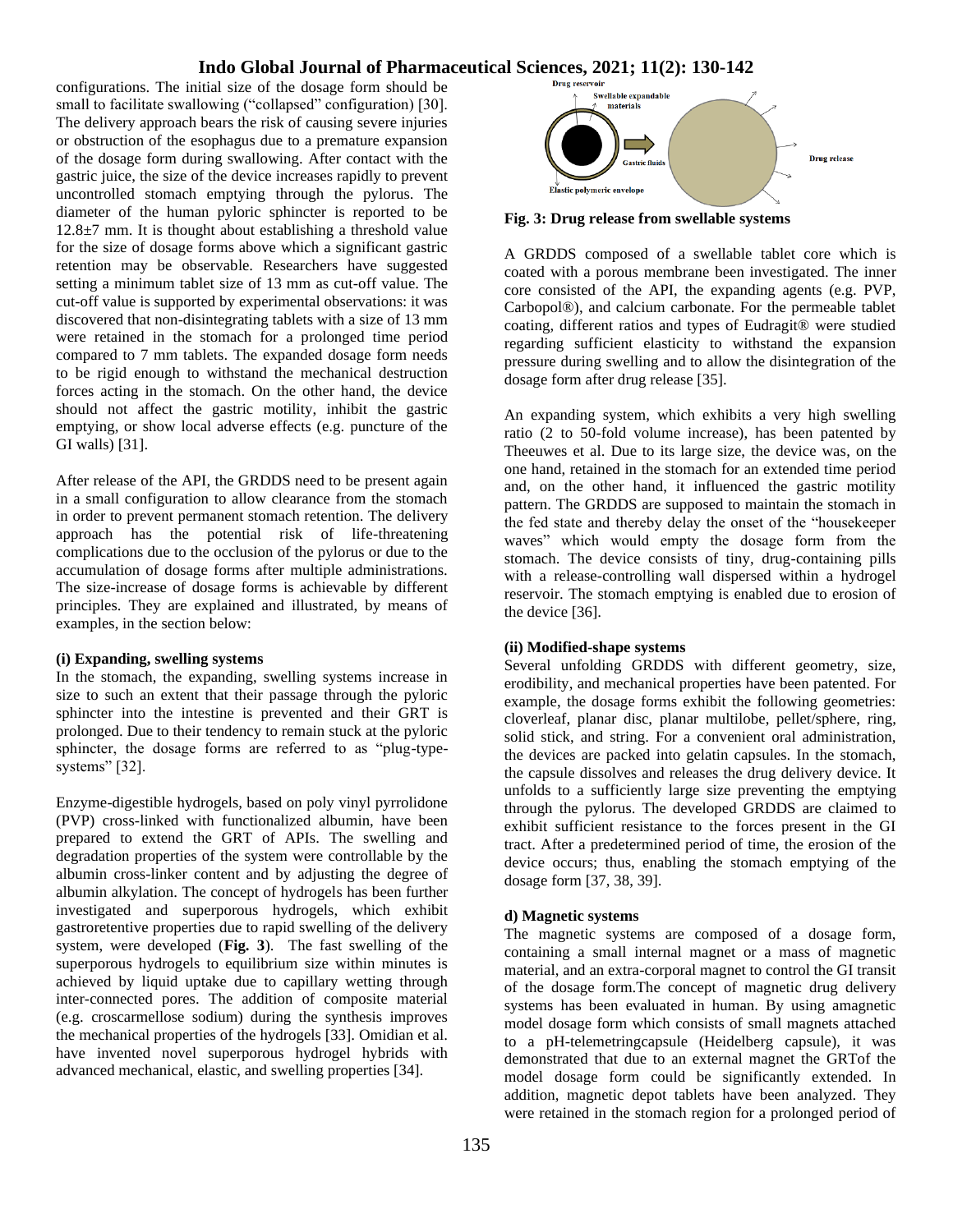time; hence, an extension of the acyclovir absorption after peroral administration of a sustained-release magnetic drug delivery platform was achieved [40].

Despite the promising results of the in vivo studies, the magnetic drug delivery systems exhibit a major shortcoming: the external magnet needs to be placed with a high degree of precision; therefore, a good patient compliance is required.

#### **e) High-density systems**

Orally-administered pharmaceutical dosage forms with a density higher than the density of the gastric contents (1.004- 1.01 g/cm3) sink down to the bottom of the greater curvature of the stomach, in case the patient is in an upright position, and get entrapped in the folds of the antrum. The devices are located on a level lower than the pylorus away from the antral mixing. Consequently, the gastric emptying is supposed to be delayed. High-density systems are prepared by the incorporation of heavy inert material, such as barium sulfate, iron powder, titanium dioxide, and zinc oxide [41]. Contradictory results were obtained regarding the influence of density on the GI passage time of dosage forms. The in vivo gastric emptying rates of pellets with densities of 0.94 g/cm3 and 1.96 g/cm3 did not differ significantly in scintigraphy studies. The observation is supported by the finding that pellets with densities of 1.29 g/cm3 and 1.92 g/cm3 did not vary in gastric emptying times. In contrast, Bechgaard and Ladefoged have reported prolonged average GI transit times in ileostomy subjects after increasing the density of a multiparticulate formulation from 1 g/cm3 to 1.6 g/cm3 [42]. The clinical study of Simoni et al. showed that the administration of an enteric-coated sinking ursodeoxycholic acid tablet formulation (density>1 g/cm3) to healthy subjects resulted in a better bioavailability of ursodeoxycholic acid compared to an enteric-coated floating tablet and a hard gelatin capsule. Above a threshold value of 2.4-2.8 g/cm3, the high-density delivery systems are reported to be retained in the rugae at the bottom of the stomach [43].

A significantly prolonged stomach residence time was found for pellets with a density of 2.6 g/cm3 and 2.8 g/cm3 in comparison to control pellets with a density of 1.5 g/cm3. Up to now, there is no high-density GRDDS available on the market. A drawback of the dosage forms is the limited drug loading capacity. High amounts of heavy inert material need to be added to the formulations in order to achieve and maintain a sufficiently high density. The porosity of highdensity devices is low, resulting in a slow drug release speed and in difficulties controlling the drug release kinetics.

#### **f) Floating systems**

The concept of tablets which have a density less than unity was first described in 1968 by Davis. His invention was aimed to solve the problem of gagging and choking experienced by some people when swallowing a pharmaceutical dosage form. Due to a density less than unity, the medicinal pill floats on liquid surfaces. The intake with a certain volume of water is supposed to facilitate swallowing of the dosage form. FDDS are pharmaceutical dosage forms exhibiting a density lower

than the gastric fluids  $(1.004-1.01)$  g/cm3). Due to its density less than unity, the dosage form floats on the gastric contents and is retained in the stomach while releasing the API. FDDS offer the advantage that they do not influence the gastric emptying process. But, the filling state of the stomach is important; a certain amount of liquid is required for floating delivery platforms. Single-unit FDDS (e.g. tablets, capsules) are associated with the problem of "all-or-nothing" gastric emptying. Therefore, high inter-subject and intra-subject variability in GI transit time and in bioavailability are observed. However, most floating devices described in literature are single-unit dosage forms. The design of multipleunit FDDS offers the possibility to overcome the shortcomings of single-unit devices. Multiple-unit floating dosage forms spread over the gastric contents and they are gradually emptied from the stomach. The drug release profiles are supposed to be more predictable and inter-individual as well as intra individual differences in bioavailability are claimed to be reduced [44].

Different mechanisms are known to achieve flotation: floating systems due to swelling of excipients, non-effervescent systems with an inherently low density, and effervescent systems which float due to the generation and entrapment of gas.

#### **(i) Non-effervescent drug delivery systems with flotation due to swelling**

One of the first floating GRDDS described in literature is the so-called hydrodynamically balanced system (HBSTM). It is a single-unit floating gelatin capsule which contains a mixture of drug substance and one (or more) gel-forming hydrophilic polymers. For example, agar, alginic acid, carrageenans, hydroxyethylcellulose, HPMC, hydroxypropylcellulose, and sodium carboxymethylcellulose have been studied as gelationlayer-forming excipients [45]. Upon contact with the gastric fluids, the gelatin capsule shell dissolves; hydration and swelling of the polymers occur. A buoyant mucus body with a density of less than unity is formed. At the surface, the gelatinous barrier erodes constantly and a new hydrated layer is generated. The API release is controlled by diffusion and by erosion of the hydrated gel barrier. The principle of HBSTM is also applied for the preparation of floating gastroretentive tablets and mini-tablets.

Kumar et al. has studied the use of glycerol mono oleate (GMO) matrices for the manufacture of floating, swelling GRDDS. The API was added to molten GMO under stirring. Then, the molten mass was transferred into cylindrical molds and frozen. The swelling and flotation performance of the devices has been evaluated in vitro. The authors concluded that GMO matrices are suitable for oral controlled-release floating GRDDS [46].

#### **(ii) Non-effervescent floating drug delivery systems with inherently low density**

The preparation of FDDS featuring an inherently low density (i.e. the devices are immediately floating on the gastric contents) is favored. The systems have a reduced risk of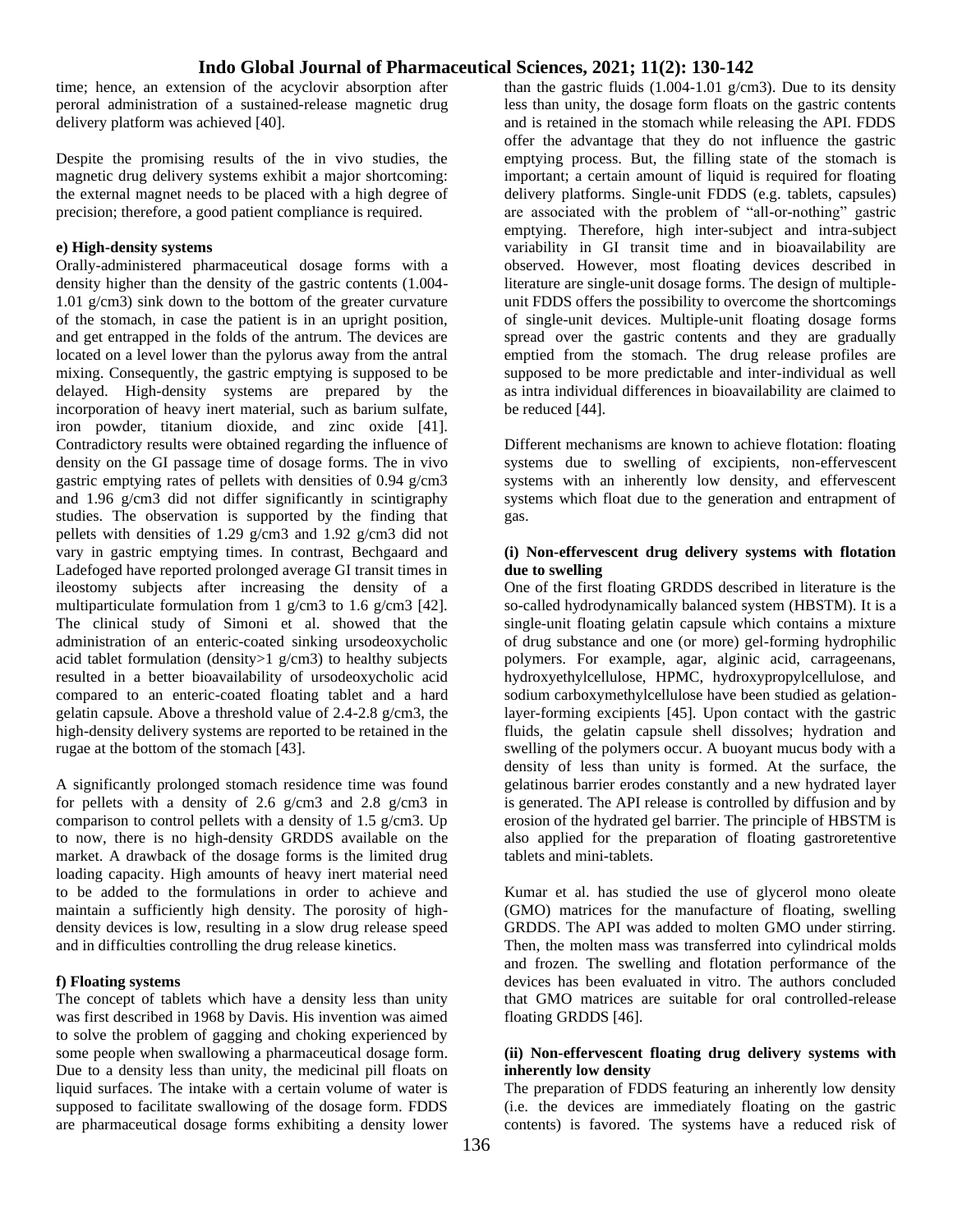unpredictable, premature gastric emptying because the flotation mechanism does not need to be activated in the stomach. Long floating lag times increase the possibility of premature gastric emptying of the dosage forms by the "housekeeper waves" before flotation starts. An inherently low density may be achieved by the entrapment of air and/or the incorporation of low-density material. Such kind of lowdensity material includes, for example, fatty components or oils, porous material, and foamed powders [47].

Krögel and Bodmeier proposed HPMC tablets in combination with a hollow, impermeable cylinder. Each HPMC tablet closes one of the ends of the cylinder in a way that an air-filled compartment is created providing an inherently low density to the delivery system. But, the flotation of the device is terminated as soon as at least one of the tablets has dissolved [48].

A delivery platform (Dome Matrix®) based on hydrophilic matrices which are prepared by "release modules assemblage" technology has been presented by Losi et al. The device is constructed of units having the shape of a disc with one convex and one concave base. For FDDS, two different baseshaped matrices (i.e. "male" and "female" module) are interlocked in "void configuration". The internal void space provides an inherently low density to the dosage form [48, 49]. Strusi et al. evaluated the in vivo performance of a FDDS based on the Dome matrix® technology in humans. The scintigraphy proofed a significantly-prolonged GRT for the floating device compared to the non-floating control system [49].

A single-unit floating delivery device with an inherently low density was developed by Watananbe et al. The system consists of a hollow core (e.g. empty hard gelatin capsule, polystyrene foam, pop rice grain) coated subsequently with two layers: a subcoat of cellulose acetate phthalate and an outer API-containing coating of ethylcellulose/HPMC [50]. FDDS based on highly porous foamed powder, which provides an inherently low density, have been proposed. Tablets were compacted of propylene foamed powder, matrixforming polymers, API, and optional a filler material [51]. The highly porous foamed powder was also used for the preparation of multiparticulate FDDS [52, 53].

Multiple-unit hollow microspheres (microballoons; size ranging from 1 up to 1000 μm) consisting of enteric polymers, combined optionally with hydrophilic or hydrophobic polymers, and containing the API in the outer polymeric shell were prepared by emulsion solvent diffusion method. Lee et al. introduced a non-volatile oil as core material to optimize the drug release kinetics from the devices [54]. The drug delivery platform has been investigated following oral administration of riboflavin-containing microballoons and non-floating controls to healthy human volunteers. The GI behavior was studied by scintigraphy and by urinary excretion of riboflavin. In the fed state, the floating microspheres were dispersed in the upper part of the stomach and were retained for a prolonged period of time (up to 5 h) compared to the non-floating reference formulation. Based on the in vivo results, the authors concluded that floating microballons are suitable for improving the drug bioavailability and for sustaining the pharmacological action [55].

An alternative technique for the design of multiple-unit FDDS featuring an inherently low density was proposed. The individual units with a size of 4-7 mm consist of a calcium alginate core and a calcium alginate (or calcium alginate/polyvinyl alcohol) membrane with an air compartment between core and outer layer. The authors reported excellent in vitro buoyancy properties of the FDDS. The behavior of the air-compartment multiple-unit GRDDS was also investigated in human subjects. In the fasted state, the floating and non-floating dosage forms did not differ in their gastric emptying time. In contrast, the GI passage time was found to vary under fed conditions: the FDDS were retained in the stomach for a prolonged time period. The findings were supported by the study results of Whitehead et al. In the case of floating calcium alginate beads, the scintigraphic evaluation in humans in the fed state showed extended gastric transit times compared to the non-floating controls [56].

#### **(iii) Effervescent drug delivery systems with flotation due to gas generation and entrapment**

The flotation of dosage forms may be achieved by gas generation, upon contact with body fluids, and entrapment of the gas bubbles in a swollen matrix. For example, carbon dioxide is generated by carbonates or bicarbonates reacting with acidic components (i.e. gastric acid, citric or tartaric acid added to the formulation). Effervescent floating devices have been prepared by intermixing carbon-dioxide-producing excipients with matrix components and compacting the mixture into tablets [57].

As they offer the possibility to formulate and optimize the API and the flotation-promoting excipients individually, bilayer and multilayer floating tablets have been proposed. The gasgenerating layer contains effervescent substances and, maybe in addition, acidic excipients. Upon contact with the acidic gastric fluids, carbon dioxide is generated and gets entrapped within a gelling hydrocolloid; thus, providing buoyancy to the dosage form. Additionally, capsules that are based on the same flotation mechanism were evaluated. For example, Umezawa et al. patented floating mini-capsules with a diameter in the range of 0.1-2.0 mm. The mini-capsules consisted of a sodium bicarbonate core coated with an inner HPMC layer and an outer pepstatin layer [58].

A balloon-like, multiple-unit dosage form which floated due to carbon dioxide generation was developed and evaluated by Ichikawa et al. The system is constructed of a core-shell structure, i.e. the sustained-release core is coated with two subsequent layers: an inner effervescent (e.g. sodium bicarbonate and tartaric acid) layer and an outer swell able membrane containing polyvinyl acetate and shellac [59].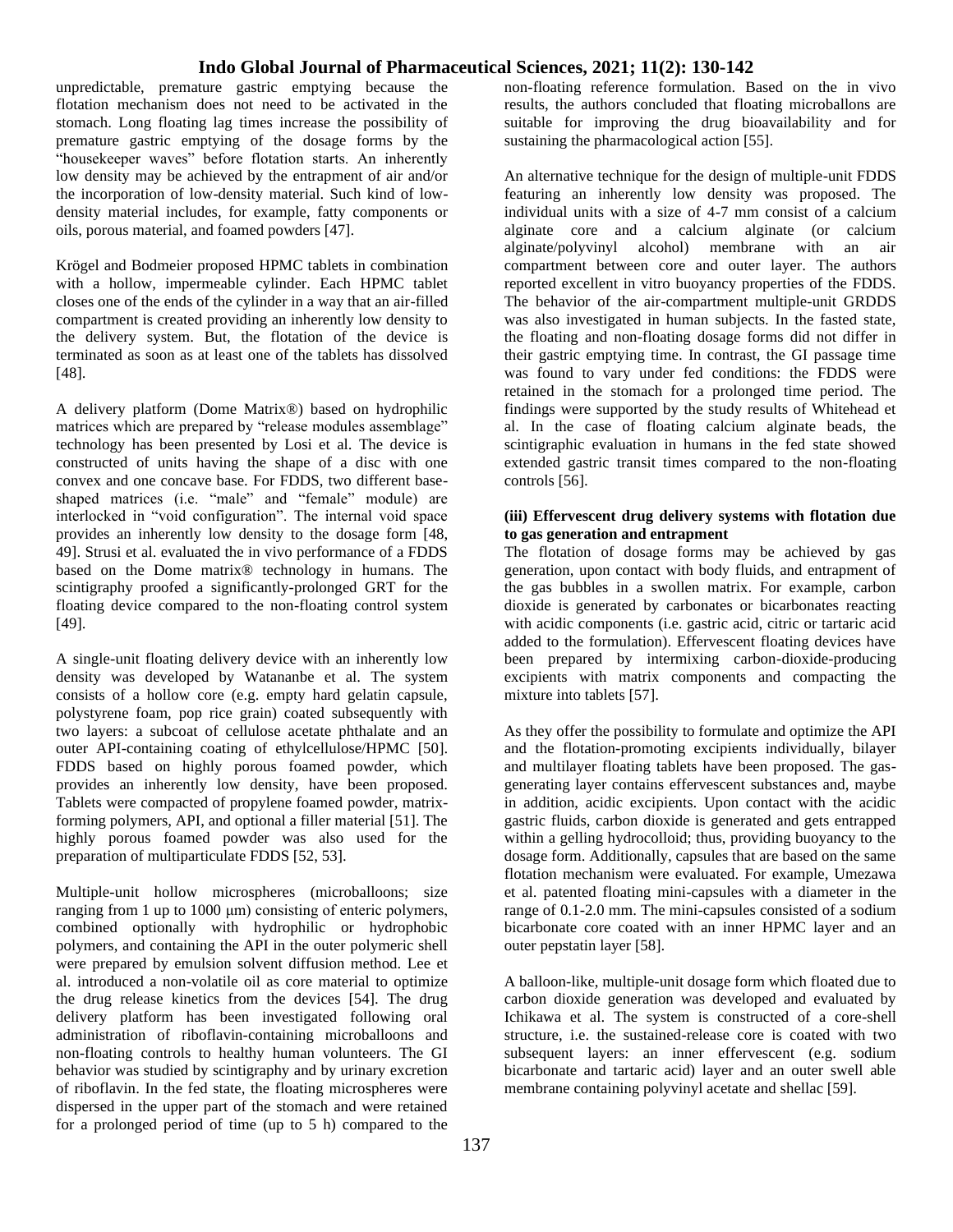The applicability of ion-exchange resin beads for the preparation of effervescent FDDS was studied in vitro and in vivo by Atyabi et al. The resin beads are loaded with bicarbonate which, upon exposure to acidic gastric fluids, releases carbon dioxide. The delivery system floats due to entrapment of the gas within a semipermeable membrane that surrounds the resin beads. The scintigraphic evaluation in human volunteers showed a significantly prolonged GRT of the coated resin beads compared to non-coated controls [60, 61].

An alternative approach to provide flotation to dosage forms by gas formation is the use of matrices containing a gas with a boiling point below 37oC (e.g. cyclopentane, diethyl ether). The gas is incorporated in the device in solid or liquid form at ambient temperature. It evaporates at physiological temperature and inflates the dosage form. Several drug delivery systems have been patented using this floating mechanism (**Fig. 4**). Though, the approach is mainly interesting from scientific point of view as the manufacture of the complex devices is expected to be challenging [47].



**Fig. 4: The mechanism of floating systems**

Buoyancy due to gas generation and entrapment is associated with the disadvantage of floating lag times because the gas needs to be produced first. Therefore, the delivery device may undergo a premature stomach emptying before it starts floating on the gastric contents.

#### **g) Raft forming systems**

Raft forming systems have received much attention for the drug delivery for gastrointestinal infections and disorders. Floating Rafts have been used in the treatment of Gastric esophageal reflux disease (GERD). The mechanism involved in the raft formation includes the formation of viscous cohesive gel in contact with gastric fluids, where in each portion of the liquid swells forming a continuous layer called a raft. This raft floats on gastric fluids because of low bulk density created by the formation of CO2. Usually, the system ingredients includes a gel forming agent and alkaline bicarbonates or carbonates responsible for the formation of CO2 to make the system less dense and float on the gastric fluids . Jorgen et al described an antacid raft forming floating system. The system contains a gel forming agent (e.g. sodium alginate), sodium bicarbonate and acid neutralizer, which forms a foaming sodium alginate gel (raft), which when comes in contact with gastric fluids, the raft floats on the gastric fluids and prevents the reflux of the gastric contents (i.e. gastric acid) into the esophagus by acting as a barrier between the stomach and esophagus [15, 16].

#### **h) Combination systems**

This kind of system combines different gastro retentive approaches to extend the GRT of drug delivery platforms; thus, is allows to overcome the drawbacks of the individual concepts. It is common to combine the working principles of flotation and bio/mucoadhesion. The joint application of swelling and bio/mucoadhesion for gastro retentive drug delivery was also investigated [62].

The introduction section illustrates that various techniques have been invented to prolong the GI transit time of drug delivery systems. But, the summary reveals that the manufacturability of GRDDS is challenging and some of the gastro retentive approaches cannot be generally considered as "safe" for administration to humans.

### **Applications of Floating Drug Delivery Systems**

Floating drug delivery offers several applications for drugs having poor bioavailability because of the narrow absorption window in the upper part of the gastrointestinal tract. It retains the dosage form at the site of absorption and thus enhances the bioavailability[63, 64].

**1. Sustained Release Drug Delivery System** HBS systems can remain in the stomach for long periods and, hence can release the drug over a prolonged period of time. The problem of short gastric residence time encountered with an oral CR formulation hence can be overcome with these systems. These systems have a bulk density of  $\leq 1$  as a result of which they can float on the gastric contents. These systems are relatively large in size and passing from the pyloric opening is prohibited e.g. Sustained release floating capsules of nicardipine hydrochloride were developed and were evaluated *in vivo*.

The formulation compared with commercially available Micard capsules using rabbits. Plasma concentration time curves showed a longer duration for administration (16 hours) in the sustained release floating capsules as compared with conventional Micard capsules (8 hours) [65].

**2. Site-Specific Drug Delivery** These systems are particularly advantageous for drugs that are specifically absorbed from stomach or the proximal part of the small intestine, eg, riboflavin and furosemide. Furosemide is primarily absorbed from the stomach followed by the duodenum. It has been reported that a monolithic floating dosage form with prolonged gastric residence time was developed and the bioavailability was increased. AUC obtained with the floating tablets was approximately 1.8 times those of conventional furosemide tablets[66].

**3. Absorption Enhancement** Drugs that have poor bioavailability because of site specific absorption from the upper part of the gastrointestinal tract are potential candidates to be formulated as floating drug delivery systems, thereby maximizing their absorption e.g. a significant increase in the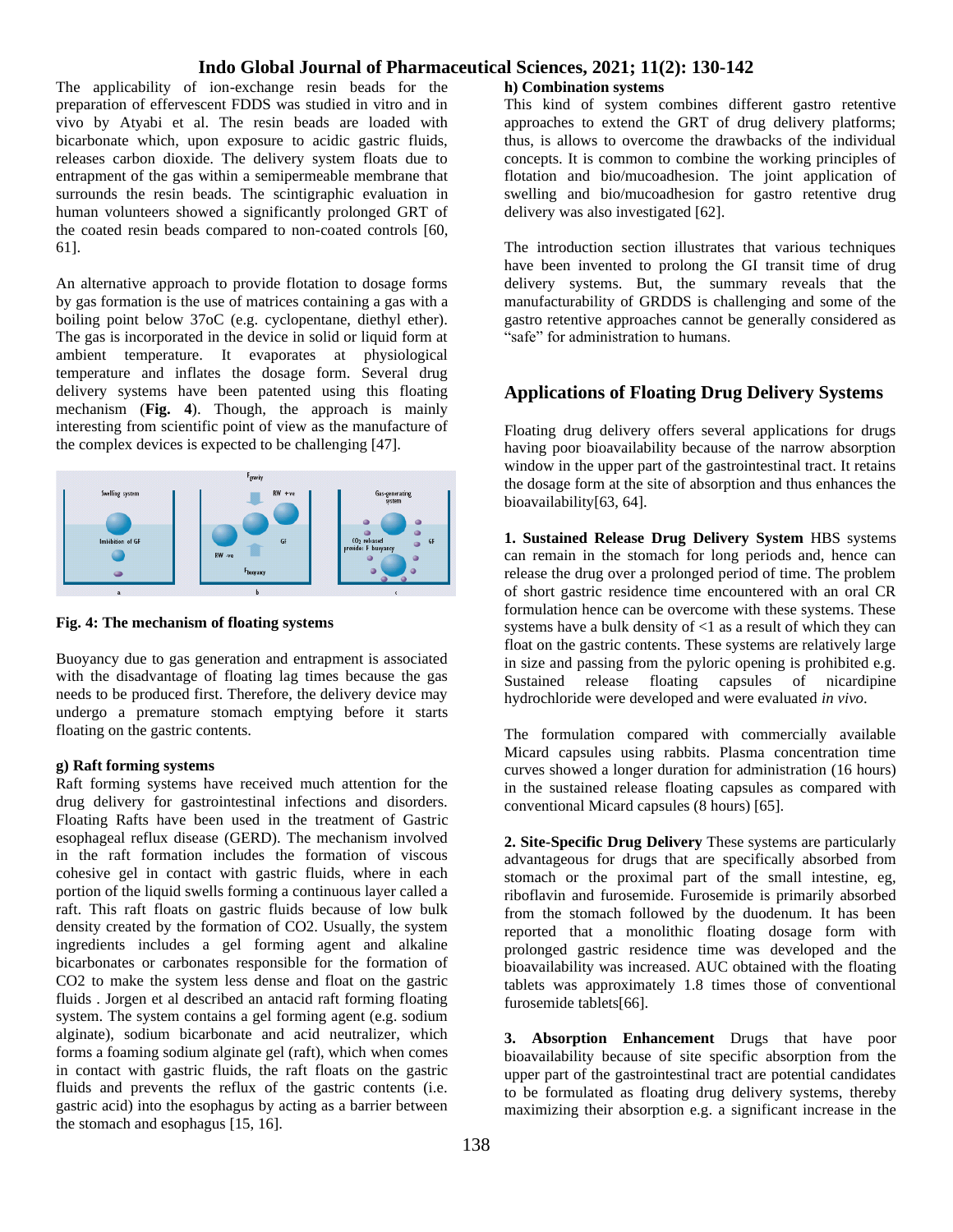bioavailability of floating dosage forms (42.9%) could be achieved as compared with commercially available LASIX tablets (33.4%) and enteric coated LASIX-long product (29.5%) [67, 68].

**4. Enhanced Bioavailability** The bioavailability of riboflavin CR-GRDF is significantly enhanced in comparison to the administration of non CR-GRDF polymeric formulations. There are several different processes, related to absorption and transit of the drug in the gastrointestinal tract, that act concomitantly to influence the magnitude of drug absorption[69].

**5. Minimized Adverse Activity at the Colon** Retention of the drug in the HBS systems at the stomach minimizes the amount of drug that reaches the colon. Thus, undesirable activities of the drug in colon may be prevented. This Pharmacodynamic

aspect provides the rationale for GRDF formulation for betalac-tam antibiotics that are absorbed only from the small intestine, and whose presence in the colon leads to the development of microorganism's resistance[70, 71, 72].

**6. Reduced Fluctuation Drug concentration** Continuous input of the drug following CRGRDF administration produces blood drug concentrations within a narrower range compared to the immediate release dosage forms. Thus, fluctuations in drug effects are minimized and concentration dependent adverse effects that are associated with peak concentrations can be prevented. This feature is of special importance for drugs with a narrow therapeutic index[71, 73, 74].

There are some examples of market available product with increased GRT (**Table 1**).

| S.No.          | <b>Brand Name</b>     | <b>Drug</b>                 | <b>Dosage Form</b><br>including drug<br>delivery system | <b>Polymer Used</b>                          | <b>Manufacturers</b>             |
|----------------|-----------------------|-----------------------------|---------------------------------------------------------|----------------------------------------------|----------------------------------|
| 1              | Cifran O.D            | Ciprofloxacin               | Gas-generating<br>floating tablet                       | Xanthan gum<br>and sodium<br>alginate        | Ranbaxy                          |
| $\overline{2}$ | Conviron              | Ferrous Sulphate            | Gas-generating<br>floating tablet                       |                                              | Ranbaxy                          |
| 3              | Liquid Gavison        | Mixture of Alginates        | Raft-forming liquid<br>alginate preparation             | Alginates                                    | GlaxoSmith Kline                 |
| 4              | Madopar HBS           | Levodopa and<br>Benserazide | Floating controlled<br>release capsule                  | <b>HPMC</b>                                  | Roche                            |
| 5              | Oflin OD <sup>®</sup> | Ofloxacin                   | Gas-generating<br>floating tablet                       | Hydroxy propyl<br>cellulose                  | Ranbaxy, India                   |
| 6              | Topalkan              | Al-MG antacid               | Floating liquid<br>alginate preparation                 |                                              | Pierre farbe drug, France        |
| $\overline{7}$ | <b>Cytotec®</b>       | Misoprostol                 | Gas-generating<br>floating tablet                       |                                              | Pharmacia, US                    |
| 8              | Valrelease            | Diazepam                    | <b>Floating Capsule</b>                                 |                                              | Hoffmann La Roche,<br><b>USA</b> |
| 9              | Glumetza              | Metformin<br>Hydrochloride  | extended release<br>tablet                              | <b>HPMC</b>                                  | Depomed                          |
| 10             | Almagate              | Al-MG                       | <b>Floating Antacid</b><br>Formulation                  | sodium alginate<br>and aluminum<br>hydroxide | Pierre farbe                     |
|                | flot coat             | antacid                     |                                                         |                                              | drug, France                     |

**Tab. 1: List of Market available products**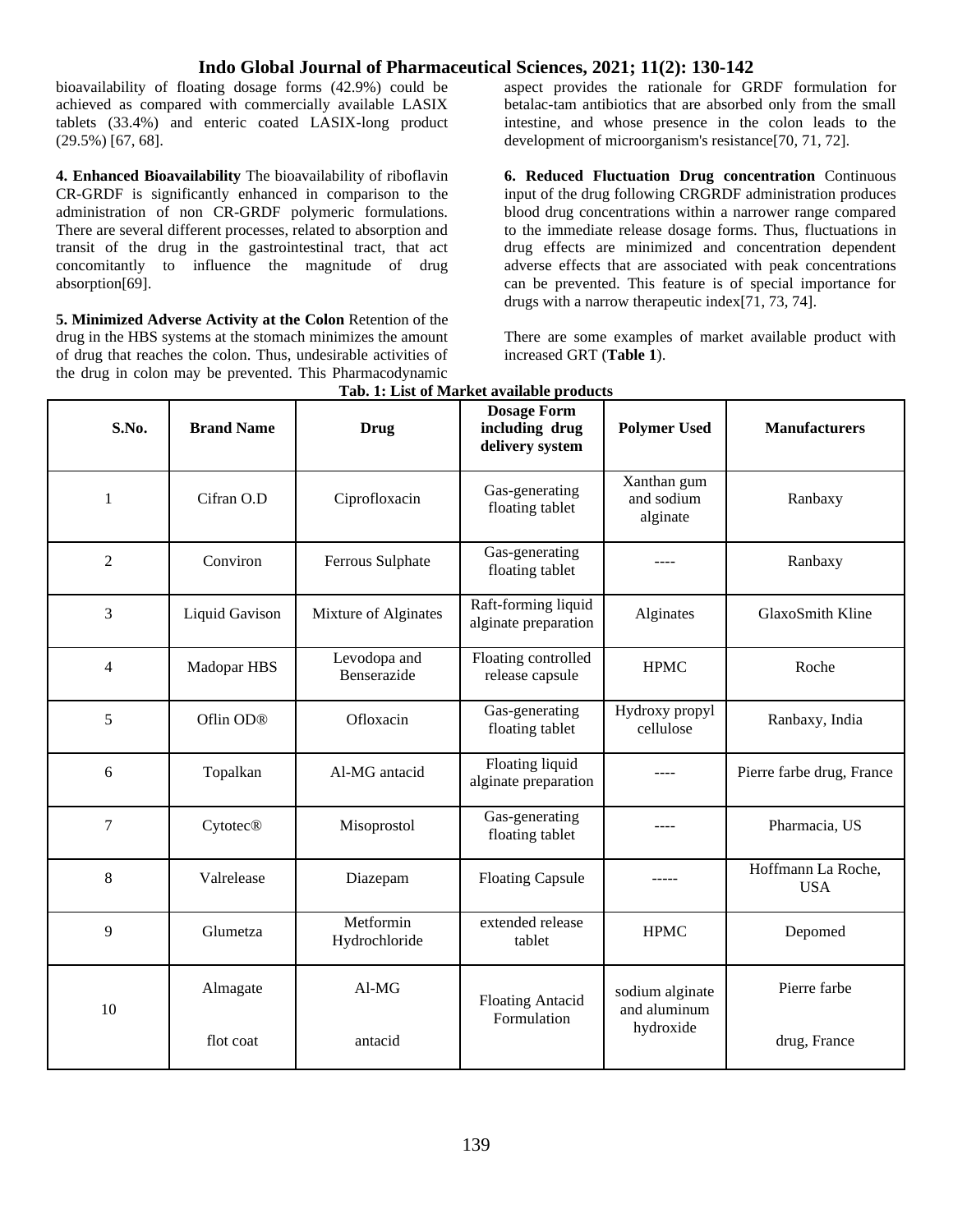## **CONCLUSION**

The purpose of writing this review was to compile recent literature on pharmaceutical approaches used in enhancing the Gastric Residence Time (GRT). Enhancing the GRT may explore new potentials of stomach as drug-absorbing organ. Several approaches are currently used including Floating Drug Delivery System (FDDS), swelling and expanding system, polymeric bioadhesive systems, modified-shape systems, high density system and other delayed gastric emptying devices. The drugs having absorption window in the upper part of Gastro Intestinal Tract (GIT) have enhanced bioavailability when formulated through these techniques. The recent technological development for enhancing GRT including the physiological and formulation variables affecting gastric retention, patented delivery systems, approaches to design single-unit and multiple-unit floating systems, and their classification and formulation aspects are covered in detail. In addition this review also summarizes the Applications of Floating Drug Delivery System.

## **CONFLICT OF INTERESTS**

All the authors have contributed equally. The author confirms that there is no conflict of interest, financial or otherwise.

## **FUNDING SOURCE**

The author(s) received no financial support for the research, authorship, and/or publication of this article.

## **DATA AVAILABILITY**

Not declared.

## **ACKNOWLEDGEMENTS**

This review article is written dedication to the God almighty who has blessed me with the peace of mind, courage and strength, and affectionate dedication to my respected teachers and loving family.

I wish to thank Prof. (Dr).Brijesh Singh, Director Pharmacy, Department of Pharmacy, Ashoka Institute of Technology & Management, Varanasi for her encouragement and guidance . I am highly indebted to my parents for their love, care, and benediction which I received from them and who inculcated the morals into me and have been the real driving force for my life.

Finally I would like to express my whole hearted gratitude to all of those, whom I may not be able to name individually, for helping directly or indirectly.

## **ABBREVIATIONS**

GRDDS:- Gastroretentive Drug Delivery Systems GRT:- Gastric Residence Time CRDDS:- Controlled‐Release Drug Delivery Systems FDDS:- Floating Drug Delivery System

MMC:- Migratingmotor Complex HBSTM:- Hydrodynamically Balanced System GERD:- Gastric Esophageal Reflux Disease CR-GRDF:- Controlled Release Gastroretentive Dosage Forms

HBS:- Hydrodynamically Balance

## **REFERENCES**

- 1. Basak SC. Floatable gastroretentive: Emerging rmabiz.com, 2005.
- 2. Chein YW. Oral drug delivery and delivery systems. Novel drug delivery systems. Marcel Dekker, Inc., New York, 1992; 139- 177.
- 3. Shivakumar HG, Vishakante GD, Pramodkumar. Floating controlled drug delivery systems for prolonged gastric residence: A review. Indian J. Pharm. Educ. 2004; 38:172-179.
- 4. Bramankar DM, Jaiswal SB. Biopharmaceutics and Pharmacokinetics. Vallabhprakashan, New Delhi 1995; 1:347- 348.
- 5. Arora S, Ali A, Ahuja A, Khar RK, Baboota S.. Floating drug delivery systems: A review. AAPS Pharm Sci Tech, 2005; 6:372‐ 390.
- 6. Chien YW. Rate‐control drug delivery systems: Controlled release vs. sustained release. Med. Prog. Techn., 1989; 15:21‐46.
- 7. Whitehead L, Collet JH, Fell JT, Sharma HL, Smith AM. Floating dosage forms: an in vivo study demonstrating prolonged gastric retention. J. Control Rel. 1998; 55:3‐12.
- 8. Sheth PR, Tossounian JL. Sustain release pharmaceutical capsule. U.S. Patent 4, 1978; 126: 672.
- 9. Kawashima Y, Nima T, Takeuchi H, Hino T, Itoh Y. Hollow microspheres for use as a floating controlled drug delivery system in the stomach. J. Pharm. Sci. 1998; 81:135‐140.
- 10. Iannuccelli V, Coppi G, Cameroin R. Air compartment multiple unit system for prolonged gastric residence in vivo evaluation. Int. J. Pharm. 1998; 174: 55‐62.
- 11. Gholap SB, Banarjee SK, Gaikwad DD, Jadhav SL, Thorat RM, Hollow microspheres: A Review. Int. J. Pharm. Sci. Res, 2010; 1:74‐79.
- 12. Paterson RS, O'mahony B, Eccleston GM, Stevens HNE, Foster J, Murray JG. An assessment of floating raft formation in a man using magnetic resonance imaging. J. Pharm. Pharmacol., 2008; 8:S2 (suppl).
- 13. Delivery System. International Journal on Pharmaceutical and Biological Research, 2010; 1(1):30-41.
- 14. R C Mamajek and E S Moyer. Drug dispensing and method US patent 4,207,890, June 17, 1980 through C.A.1984 K50391.
- 15. Fabregas J., Claramunt J., Cucala J. In vitro testing of an antacid formulation with prolonged gastric residence time (AlmagateFlot-Coat). Drug DevInd Pharm. 1994; 20: 1199- 1212.
- 16. Washington N., Greaves J. L., Wilson C. G. Effect of time of dosing relative to a meal on the raft formation anti-reflux agenl. J Pharm Pharmacol. 1990; 42: 50-53.
- 17. Hetal N Kikani. A Thesis on, Floating drug delivery system, The North Gujarat University, Patan, 2000-2001, 2010; 11-12.
- 18. P Mojaverian, P H Vlasses, P E Kellner and M L Rocci, Effects of gender, posture, and age on gastric residence time of an indigestible solid: pharmaceutical considerations. Pharm. Res. 1998; 10: 639–64.
- 19. P. Devi and V. Rajamanickam, The recent developments on gastric floating drug delivery systems: an overview, Int J Pharm Tech Research, 2010; 2: 524–534.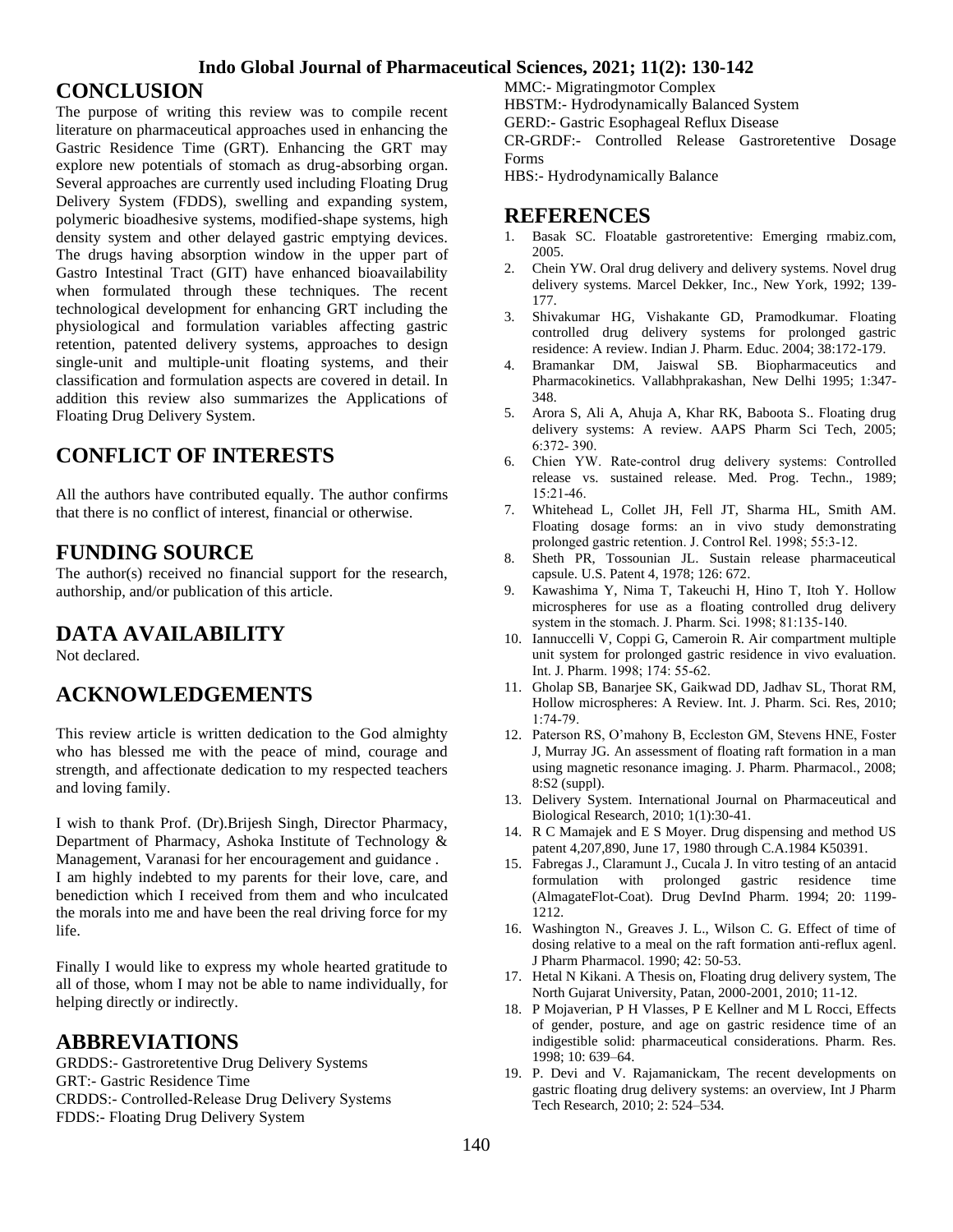- 20. P. H. Marathe, Y. Wen, J. Norton, D. S. Greene, R. H. Barbhaiya, and I. R. Wilding, Effect of altered gastric emptying and gastrointestinal motility on metformin absorption, Brit J ClinPharmaco, 2000; 50: 325–332.
- 21. S. S. Davis, Formulation strategies for absorption windows, Drug Discov Today, 2005; 10: 249–257.
- 22. R. Gröning and G. Heun, Dosage forms with controlled gastrointestinal passage-studies on the absorption of nitrofurantoin, Int J Pharm, 1989; 56: 111–116.
- 23. K. Park and J. R. Robinson, Bioadhesive polymers as platforms for oral-controlled drug delivery: method to study bioadhesion, Int J Pharm, 1984; 19: 107–127.
- 24. G. Ponchel and J.-M. Irache, Specific and non-specific bioadhesive particulate systems for oral delivery to the gastrointestinal tract, Adv Drug Deliv Rev, 1998; 34: 191–219.
- 25. P. L. Bardonnet, V. Faivre, W. J. Pugh, J. C. Piffaretti, and F. Falson, Gastroretentive dosage forms: overview and special case of Helicobacter pylori, J Control Release, 2006; 111: 1–18.
- 26. V. Grabovac, D. Guggi, and A. Bernkop-Schnürch, Comparison of the mucoadhesive properties of various polymers, Adv Drug Deliv Rev, 2005; 57: 1713–1723.
- 27. R. Khosla and S. S. Davis, The effect of polycarbophil on the gastric emptying of pellets, J Pharm Pharmacol, 1987; 39: 47– 49.
- 28. Y. Akiyama, N. Nagahara, E. Nara, M. Kitano, S. Iwasa, I. Yamamoto, J. Azuma, and Y. Ogawa, Evaluation of oral mucoadhesive microspheres in man on the basis of the pharmacokinetics of furosemide and riboflavin, compounds with limited gastrointestinal absorption sites, J Pharm Pharmacol, 1998; 50: 159–166.
- 29. M. Säkkinen, T. Tuononen, H. Jürjenson, P. Veski, and M. Marvola, Evaluation of microcrystalline chitosans for gastroretentive drug delivery, Eur J Pharm Sci, 2003; 19: 345–353.
- 30. G. P. Andrews, T. P. Laverty, and D. S. Jones, Mucoadhesive polymeric platforms for controlled drug delivery, Eur J Pharm Biopharm, 2009; 71: 505–518.
- 31. P. Prinderre, C. Sauzet, and C. Fuxen, Advances in gastro retentive drug-delivery systems, Expert Opin Drug Deliv, 2011; 8: 1189–1203.
- 32. E. A. Klausner, E. Lavy, M. Friedman, and A. Hoffman, Expandable gastroretentive dosage forms, J Control Release, 2003; 90: 143–162.
- 33. D. Sharma and A. Sharma, Gastroretentive drug delivery system-a mini review, Asian Pac J Health Sci, 2014; 1: 80–89.
- 34. J. Chen and K. Park, Synthesis of fast-swelling, superporous sucrose hydrogels, CarbohydPolym, 2000; 41: 259–268.
- 35. H. Omidian, J. G. Rocca, and K. Park, Elastic, superporous hydrogel hybrids of polyacrylamide and sodium alginate, MacromolBiosci, 2006; 6: 703–710.
- 36. A. A. Deshpande, N. H. Shah, C. T. Rhodes, and W. Malick, Evaluation of films used in development of a novel controlledrelease system for gastric retention, Int JPharm, 1997; 159: 255– 258.
- 37. F. Theeuwes and J. Urquhart, Drug delivery system comprising a reservoir containing a plurality of tiny pills, 1984; US Patent 4,434,153.
- 38. L. J. Caldwell, R. C. Cargill, and C. R. Gardner, Drug delivery device which can be retained in the stomach for a controlled period of time, 1988; US Patent 4,767,627.
- 39. L. J. Caldwell, R. C. Cargill, and C. R. Gardner, Drug delivery device which can be retained in the stomach for a controlled period of time, 1988; US Patent 4,735,804.
- 40. L. J. Caldwell, R. C. Cargill, C. R. Gardner, and T. Higuchi, Drug delivery device which can be retained in the stomach for a controlled period of time, 1988; US Patent 4,758,436.
- 41. R. Gröning, M. Berntgen, and M. Georgarakis, Acyclovir serum concentrations following peroral administration of magnetic depot tablets and the influence of extracorporal magnets to control gastrointestinal transit, Eur J Pharm Biopharm, 1998; 46: 285–291.
- 42. P. L. Bardonnet, V. Faivre, W. J. Pugh, J. C. Piffaretti, and F. Falson, Gastroretentive dosage forms: overview and special case of Helicobacter pylori, J Control Release, 111 2006; 1–18.
- 43. H. Bechgaard and K. Ladefoged, Distribution of pellets in the gastrointestinal tract. The influence on transit time exerted by the density or diameter of pellets, J Pharm Pharmacol, 1978; 30: 690–692.
- 44. P. Simoni, C. Cerrè, A. Cipolla, C. Polimeni, A. Pistillo, G. Ceschel, E. Roda, and A. Roda, Bioavailability study of a new, sinking, enteric-coated ursodeoxycholic acid formulation, Pharmacol Res, 1995; 31: 115–119.
- 45. V. K. Pawar, S. Kansal, G. Garg, R. Awasthi, D. Singodia, and G. T. Kulkarni, Gastroretentive dosage forms: a review with special emphasis on floating drug delivery systems, Drug Deliv, 2011; 18: 97–110.
- 46. K. Kumar M, M. H. Shah, A. Ketkar, K. Mahadik, and A. Paradkar, Effect of drug solubility and different excipients on floating behaviour and release from glycerylmonooleate matrices, Int J Pharm, 2004; 272: 151–160.
- 47. A. Streubel, J. Siepmann, and R. Bodmeier, Gastroretentive drug delivery systems, Expert Opin Drug Deliv, 2006; 3: 217–233.
- 48. I. Krögel and R. Bodmeier, Development of a multifunctional matrix drug delivery system surrounded by an impermeable cylinder, J Control Release, 1999; 61: 43–50.
- 49. E. Losi, R. Bettini, P. Santi, F. Sonvico, G. Colombo, K. Lofthus, P. Colombo, and N. A. Peppas, Assemblage of novel release modules for the development of adaptable drug delivery systems, J Control Release, 2006; 111: 212–218.
- 50. O. L. Strusi, P. Barata, D. Traini, P. M. Young, S. Mercuri, G. Colombo, F. Sonvico, R. Bettini, and P. Colombo, Artesunateclindamycin multi-kinetics and site-specific oral delivery system for antimalaric combination products, J Control Release, 2010; 146: 54–60.
- 51. O. L. Strusi, F. Sonvico, R. Bettini, P. Santi, G. Colombo, P. Barata, A. Oliveira, D. Santos, and P. Colombo, Module assemblage technology for floating systems: in vitro flotation and in vivo gastro-retention, J Control Release, 2008; 129: 88– 92.
- 52. S. Watanabe, M. Kayano, Y. Ishino, and K. Miyao, Solid therapeutic preparation remaining in stomach, 1976; US Patent 3,976,764.
- 53. A. Streubel, J. Siepmann, and R. Bodmeier, Floating matrix tablets based on low density foam powder: effects of formulation and processing parameters on drug release, Eur J Pharm Sci, 2003; 18: 37–45.
- 54. A. Streubel, J. Siepmann, and R. Bodmeier, Floating microparticles based on low density foam powder, Int J Pharm, 2002; 241: 279–292.
- 55. A. Streubel, J. Siepmann, and R. Bodmeier, Multiple unit gastroretentive drug delivery systems: a new preparation method for low density microparticles, J Microencapsul, 2003; 20: 329– 347.
- 56. J.-H. Lee, T. G. Park, Y.-B. Lee, S.-C. Shin, and H.-K. Choi, Effect of adding non-volatile oil as a core material for the floating microspheres prepared by emulsion solvent diffusion method, J Microencapsul, 2001; 18: 65–75.
- 57. Y. Sato, Y. Kawashima, H. Takeuchi, H. Yamamoto, and Y. Fujibayashi, Pharmacoscintigraphic evaluation of riboflavincontaining microballoons for a floating controlled drug delivery system in healthy humans, J Control Release, 2004; 98: 75–85.